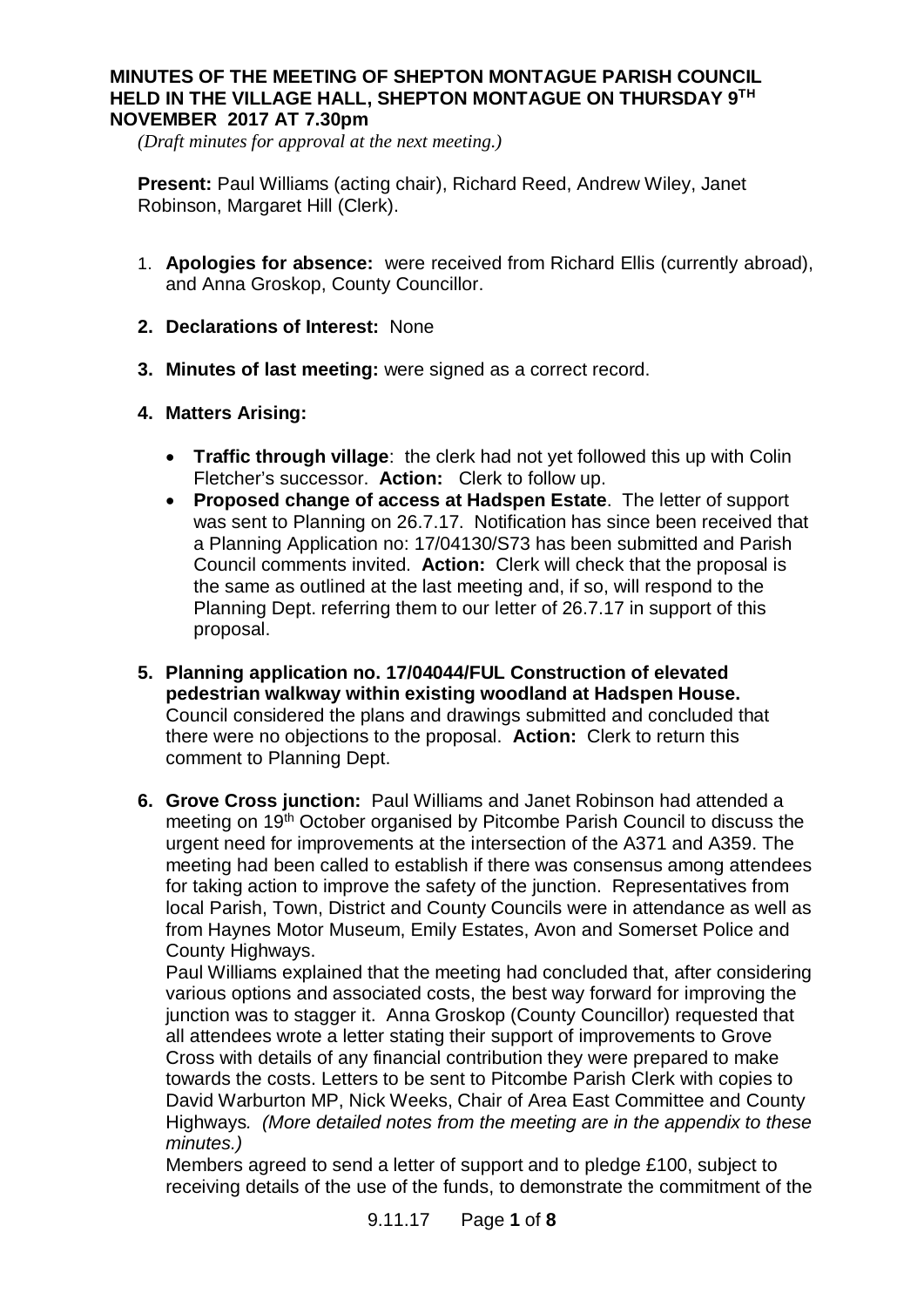Parish Council. In addition, residents should be asked, via the village website, to ensure that all accidents and near-misses at Grove Cross are reported to the police in order to ensure that all accident data accurately reflects the situation on the ground. **Action:** Clerk to send letter to Pitcombe Parish Clerk, and also place request on village website.

- **7. Community transport:** A letter had been received from SSDC regarding the future of the South Somerset Community Accessible Transport Scheme (SSCAT) and asking for help in funding it, through the precept. Members felt that this service was little used in Shepton Montague and we are too small a Parish to bear such additional cost on the rates.
- **8. Somerset Fingerpost Restoration Project**: The clerk had already circulated information about this project, the aim of which is for local authorities to work with the community to restore these landmarks and return them to their former glory. Somerset County Council and the Southwest Heritage Trust have produced a handbook to provide all the information required to enable Parishes and community groups to decide if they would like to take part in the project. (Full details can be viewed at: www.somerset.gov.uk/policies-andplans/schemes-and-initiatives/somersetfingerpost-restoration-project/ )

Members agreed to take the first step in the project, which is to survey all the fingerposts in the parish and to enter the required information into the Survey App. **Action**: Andrew Wiley volunteered to download the App and report back.

Somerset County Council will be offering all volunteers 'Highway Safety Awareness Training' in the form of a half day local workshop. Only volunteers who have successfully completed this workshop will be allowed to carry out cleaning and painting work on fingerposts. The clerk had already expressed the interest of the Parish Council and requested dates and details of this training, when they are available.

Should members of the parish wish to become involved with this project then please email: [fingerposts@somerset.gov.uk](mailto:fingerposts@somerset.gov.uk) and let the Parish Clerk know as well [\(hill.bowden@btinternet.com\)](mailto:hill.bowden@btinternet.com).

It was noted that there is no funding available for this restoration work.

9. **FINANCE: Budget for 2018-19 and setting of Precept**: Members considered the accounts for 2017-18 (see below). Total expenditure for the financial year ending March 2018 is expected to be approximately £2,100 and there will be just under £3,000 carried forward to 2018/19. The budget for 2018/19 is very similar, totalling just under £2,000. Members therefore decided to maintain the precept at the existing level of £1,935.

A cheque was signed to Mr. Hibberd in settlement of his invoice for £750 for churchyard maintenance for the year. It was agreed that the work had been done well and his services should be engaged again for 2018/19. **Action:** Clerk to send off cheque and letter thanking Mr Hibberd.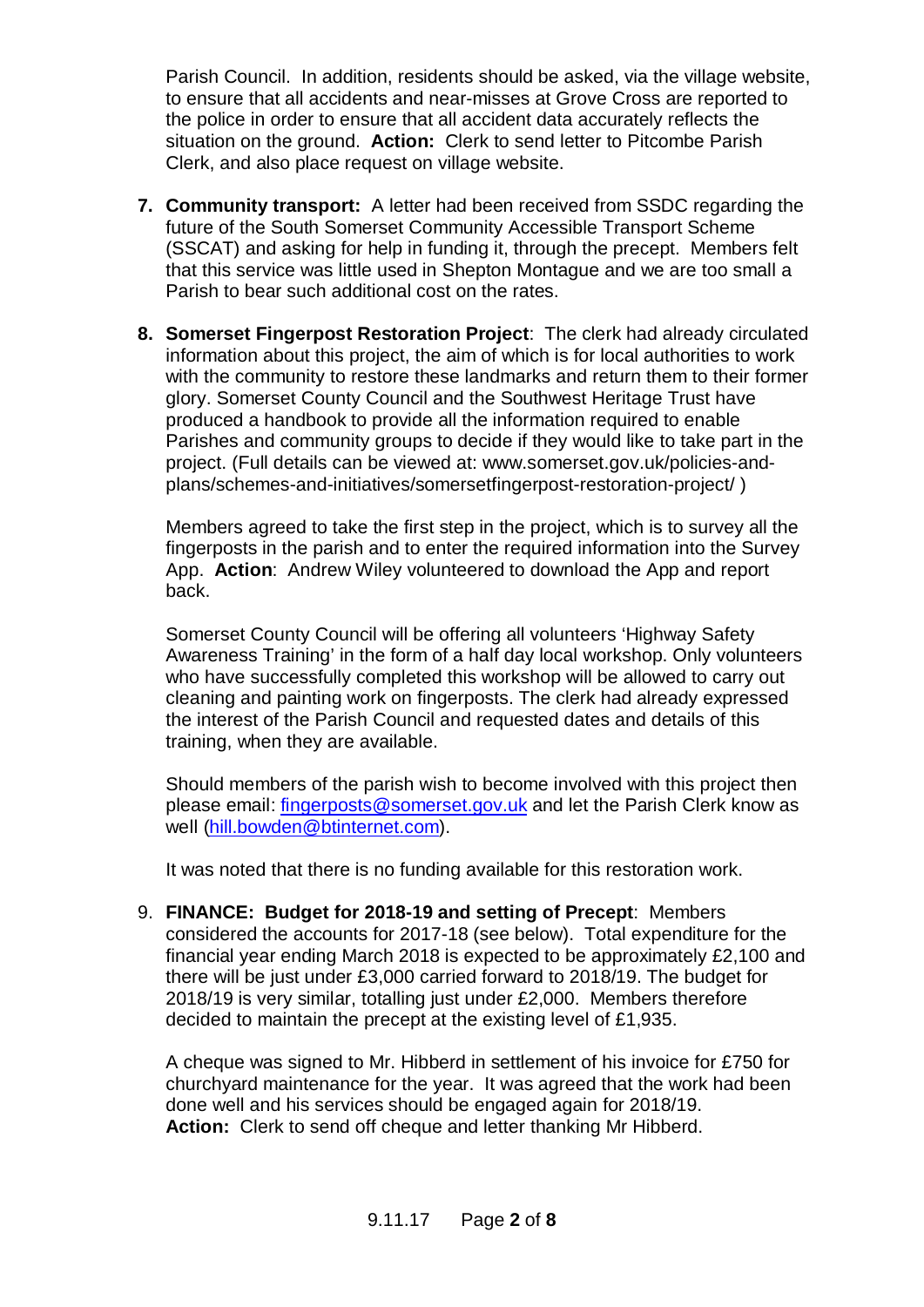| <b>INCOME</b>                                    | 2017/18       |             |     |
|--------------------------------------------------|---------------|-------------|-----|
|                                                  |               |             |     |
| Bal B/F                                          | £3,155.19     |             |     |
| Precept                                          | £1,935.00     |             |     |
| Govt grant                                       | £<br>10.00    |             |     |
| <b>Total Income</b>                              | £5,100.19     |             |     |
|                                                  |               |             |     |
|                                                  |               |             |     |
| <b>EXPENDITURE</b>                               |               | 2017/18     |     |
|                                                  | <b>Budget</b> |             |     |
| <b>SALC</b>                                      | £<br>55.00    | £<br>55.00  | o/s |
| <b>Village Hall</b>                              | £<br>100.00   | £<br>100.00 | o/s |
| CAB                                              | £<br>20.00    | £<br>20.00  | o/s |
| <b>Clerk</b>                                     | £<br>495.00   | £<br>495.00 | o/s |
| <b>Insurance</b>                                 | £<br>275.00   | £<br>257.60 |     |
| Audit                                            |               |             |     |
| Churchyard maintenance/mowing                    | £<br>750.00   | £<br>750.00 |     |
| Slabs for grit bin                               |               | £<br>10.74  |     |
| Adoption of BT phone box                         |               | £<br>1.00   |     |
| Donation to Village Hall (acoustic improvements) |               | £<br>200.00 |     |
| Purchase of salt/grit bin                        | 300.00<br>£   | £<br>225.80 |     |
| <b>Total expenditure</b>                         | £1,995.00     | £2,115.14   |     |
|                                                  |               |             |     |
|                                                  |               |             |     |
| Income minus expenditure                         | £3,105.19     | £2,985.05   |     |

## 10.**Correspondence:**

- · **Salt/grit for parish bins:** District Council will replenish the salt/grit bins as required. The 4 older bins need checking to see if the salt/grit within them is still useable. The fifth bin is new so will need filling. **Action**: Paul Williams agreed to check the 4 bins and let the clerk know so she can advise District. Paul will also collect the offered sacks from the depot on 25th November.
- · **Christmas tree re-cycling**: It was felt that a re-cycling compound was unnecessary.
- **11. a.o.b:** Richard Reed reported that several of the drains are blocked on the main road through the village, right from the Montague Inn to the junction with the A371. **Action:** Clerk to request drain clearance.

## 12. Open discussion

There being no further business the meeting closed at 8.31pm.

Chairman \_\_\_\_\_\_\_\_\_\_\_\_\_\_\_\_\_\_\_\_\_\_\_\_\_\_\_ Date\_\_\_\_\_\_\_\_\_\_\_\_\_\_\_\_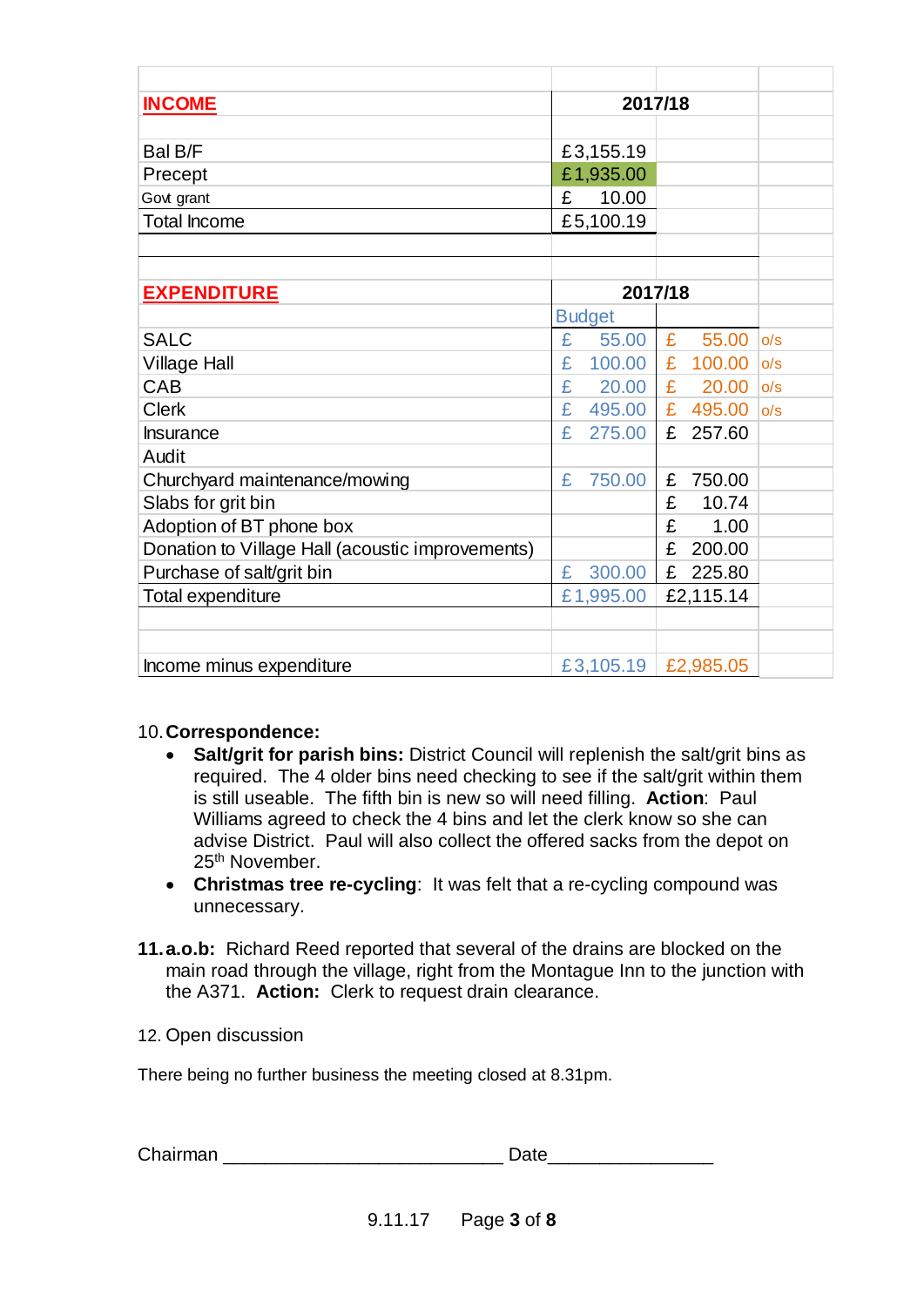# APPENDIX

# Improving the Grove Cross Junction

Meeting notes 19/10/2017

**Present:** John Knight – Chair (Pitcombe Parish Council), Mark Blissett (Somerset County Council Highways), Les Cheesman (North Cadbury and Yarlington Parish Council), Lucy Comer (Pitcombe Parish Council), Caroline Donald (Pitcombe Parish Council), Anna Groskop (County Councillor), Chris Haynes (Haynes Motor Museum), James Hood (Bruton Town Council), Ewan Jones (Bruton Town Council), Kerry Jones (Somerset County Council Highways), Sara Lackford (Haynes Motor Museum), Mike Lewis (County Councillor), Barry Moorhouse (Castle Cary Town Council), Pek Peppin (Castle Cary Town Council), Janet Robinson (Shepton Montague Parish Council), Paul Rawson (Emily Estates), Sue Seager (Emily Estates), PC Sara Stephenson (Avon and Somerset Police), Alan Wells (Pitcombe Parish Council), Paul Williams (Shepton Montague Parish Council).

**Clerk:** Zöe Godden

## **The meeting began at 13:00.**

**\* Note:** The order of business varied slightly from the published agenda. These notes are presented in the order in which matters were addressed but please note that all the aspects of the agenda were covered.

- · **Introductions** John Knight welcomed everyone to the meeting and all attendees introduced themselves.
- · **Aim of Meeting Consensus and Ownership of the proposed project** John Knight explained that the reason for the meeting was to establish if there was consensus among attendees for taking action to improve the dangerous junction at Grove Cross. John said that Pitcombe Parish Council was happy to drive an improvement project as the junction was located in the Parish of Pitcombe but that, as a very small Parish, Pitcombe needed other stakeholders to get behind any improvement project. John asked attendees to indicate whether they agreed that action was needed at Grove Cross and if they supported the idea of driving improvements.

**Paul Williams (Shepton Montague Parish Council)** – Agreed that the junction was dangerous and supported any improvements.

**Les Cheesman (North Cadbury and Yarlington Parish Council)** – Agreed that there were many accidents and near misses at the junction and added that North Cadbury and Yarlington was also seeking a reduction in the speed limit to 40mph on the A359 towards Haynes Motor Museum.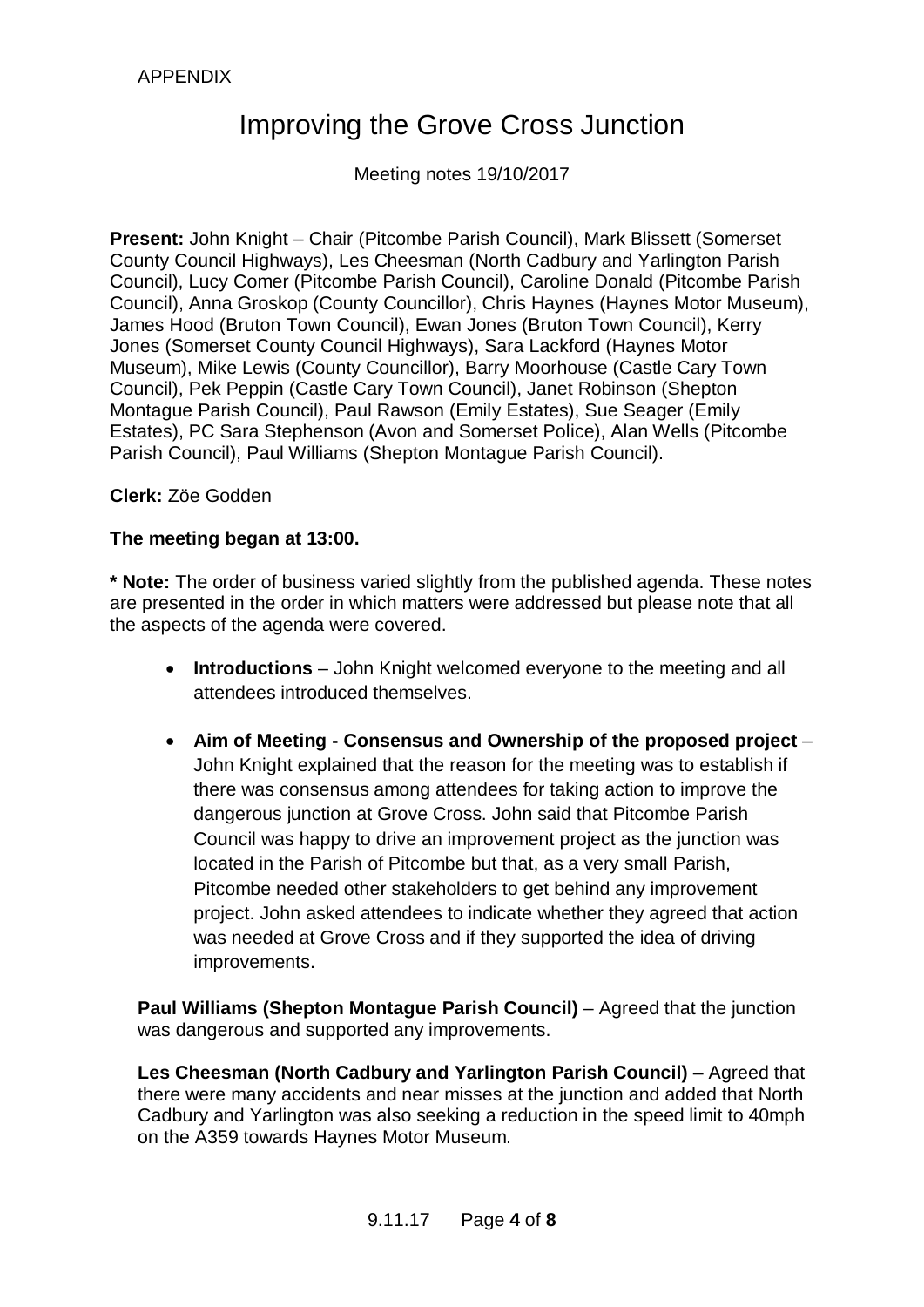**Mike Lewis (County Councillor)** – Said that a Small Improvement Scheme application may be submitted for the A371.

**James Hood (Bruton Town Council) -** Said that Bruton wanted more information before giving support to any project. Bruton would not want to see the A359 becoming a more major road or to see more traffic directed through Bruton town.

**Alan Wells (Pitcombe Parish Council)** – Said that the biggest problem at the junction occurred when traffic travelling on the A371 from Wincanton turns right onto the A359 and noted that this turn is extremely difficult for large vehicles.

**Caroline Donald (Pitcombe Parish Council)** – Said that drivers do not see the junction and can travel straight across it without stopping. Caroline suggested that rumble strips may help.

**Barry Moorhouse (Castle Cary Town Council)** – Agreed that action was needed to improve the junction and suggested a roundabout or traffic island may help. Barry said that he would not favour the installation of traffic lights.

· John Knight asked if attendees would be prepared to offer a financial contribution, however small, to demonstrate commitment to decision makers that there was support for an improvement project.

**Paul Williams (Shepton Montague Parish Council)** – Said that a contribution of about £100 might be possible.

**Les Cheesman (North Cadbury and Yarlington Parish Council)** – Said that a small contribution might be possible.

**Barry Moorhouse (Castle Cary Town Council)** – Said that a small contribution might be possible.

**James Hood (Bruton Town Council)** – Said that Bruton would be interested in making a financial contribution to any project preventing HGVs from accessing Bruton town on the A359 and added that a 7.5 tonne weight restriction was in place in Bruton, with only three firms having exemptions.

· John Knight asked PC Sara Stephenson for accident statistics and her thoughts on possible improvements to the junction.

**PC Sara Stephenson (Avon and Somerset Police)** – Informed attendees that, in the past 36 months, two serious accidents had been recorded by Police. There had been a fatal accident involving a motorcyclist several years ago. PC Stephenson noted that there were likely more additional accidents that had not been reported to the Police. In terms of possible solutions, PC Stephenson said that a roundabout would be the preferred option, but if this was not possible, the junction should be adjusted to increase its staggered layout and that illumination should be added to highlight the presence of the junction, especially from the Galhampton side.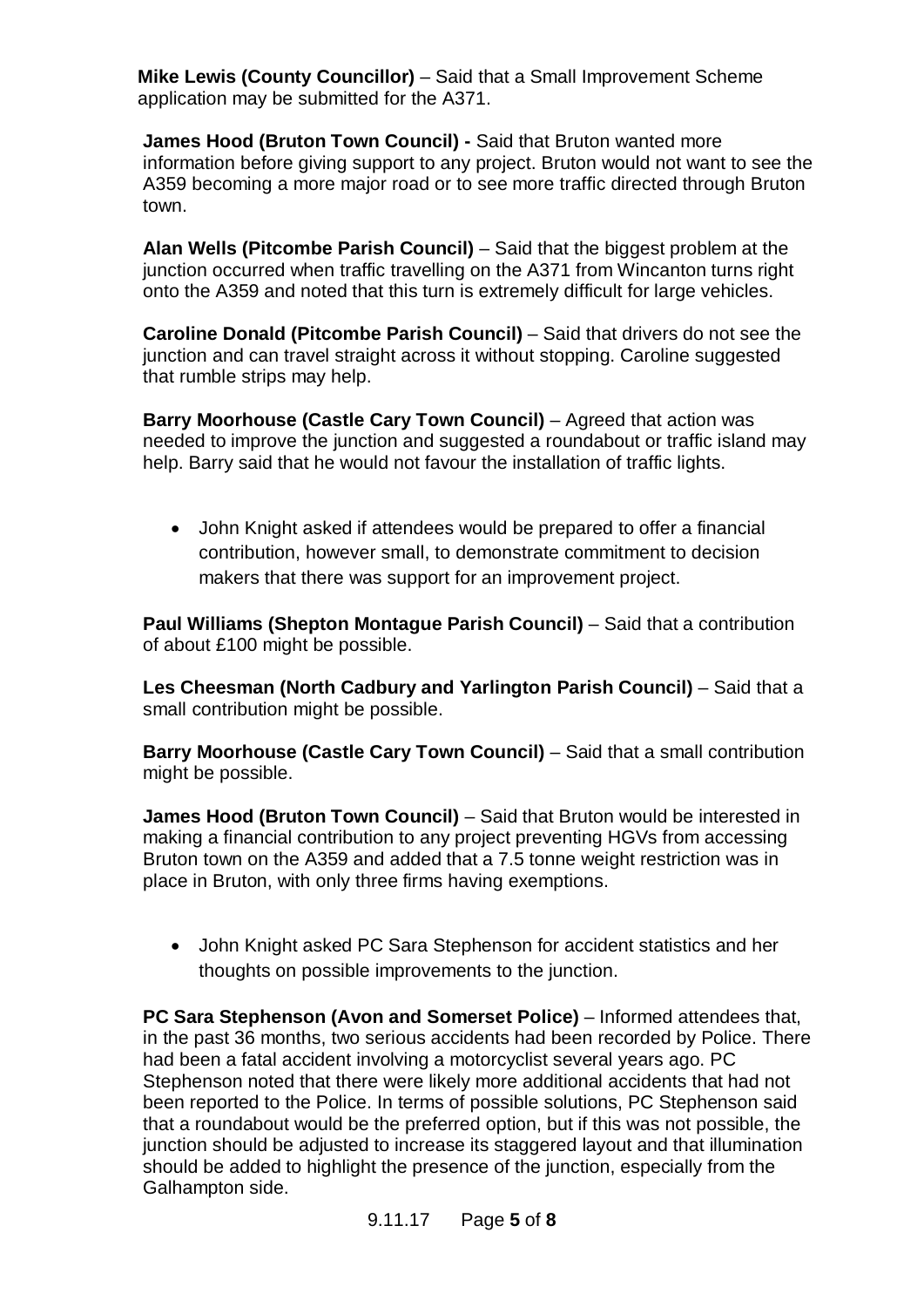**James Hood (Bruton Town Council)** – Reported that there had been seven accidents between 2002 and 2009 and a further three in recent years.

**Lucy Comer (Pitcombe Parish Council)** – Said that she lived within earshot of the junction and regularly heard accidents and near misses taking place. Lucy added that problems occur because drivers do not know how to use the junction.

**Pek Peppin (Castle Cary Town Council)** – Noted that the enormous expansion in the number of homes in Castle Cary and the increased visitors to Hadspen House would increase traffic using Grove Cross and that this should be taken into account.

· John Knight asked for the views of representatives of Emily Estates and Haynes Motor Museum.

**Paul Rawson (Emily Estates)** – Agreed that there are highway safety issues at the junction but said that these were longstanding. Paul said that the geometry of the junction is substandard in comparison with a newly built junction and that he vehemently supported improvements, although he felt that a roundabout was not the right option as it would increase road clutter and would represent suburbanisation of the rural environment.

**Chris Haynes (Haynes Motor Museum)** – Said that the museum had 100,000 visitors per year and a 12,000 sq ft extension to exhibition space would increase this number. A car park extension was also planned. Chris agreed that the junction needed improvement and said he could see the pros and cons of a roundabout. Chris said that he would be happy to support the recommended improvements, whatever they might be but added that he felt a joined-up approach was needed to ensure that issues relating to the A303 were addressed in conjunction with any improvements to Grove Cross.

· John Knight informed attendees that three different landowners were in possession of the land surrounding the junction, namely Emily Estates, Somerset County Council and a local farmer. John went on to ask for possible options for improvements.

**Mark Blissett (Somerset County Council Highways)** – Reported that there are other junctions like Grove Cross across the County. An assessment of the relevant information would have to be made before a solution could be devised but Mark said that it might be possible to increase the stagger. However, a roundabout was not thought to be possible due to the cost and uneven ground levels on surrounding land. Mark also said that there was scope for layout changes, including a possible slip road.

**Paul Rawson (Emily Estates)** – Informed attendees that his own highways consultants and devised two improvement options. The first was a staggered priority junction that could be accommodated on land already owned by Emily Estates and Somerset County Council and which would cost in the region of

9.11.17 Page **6** of **8**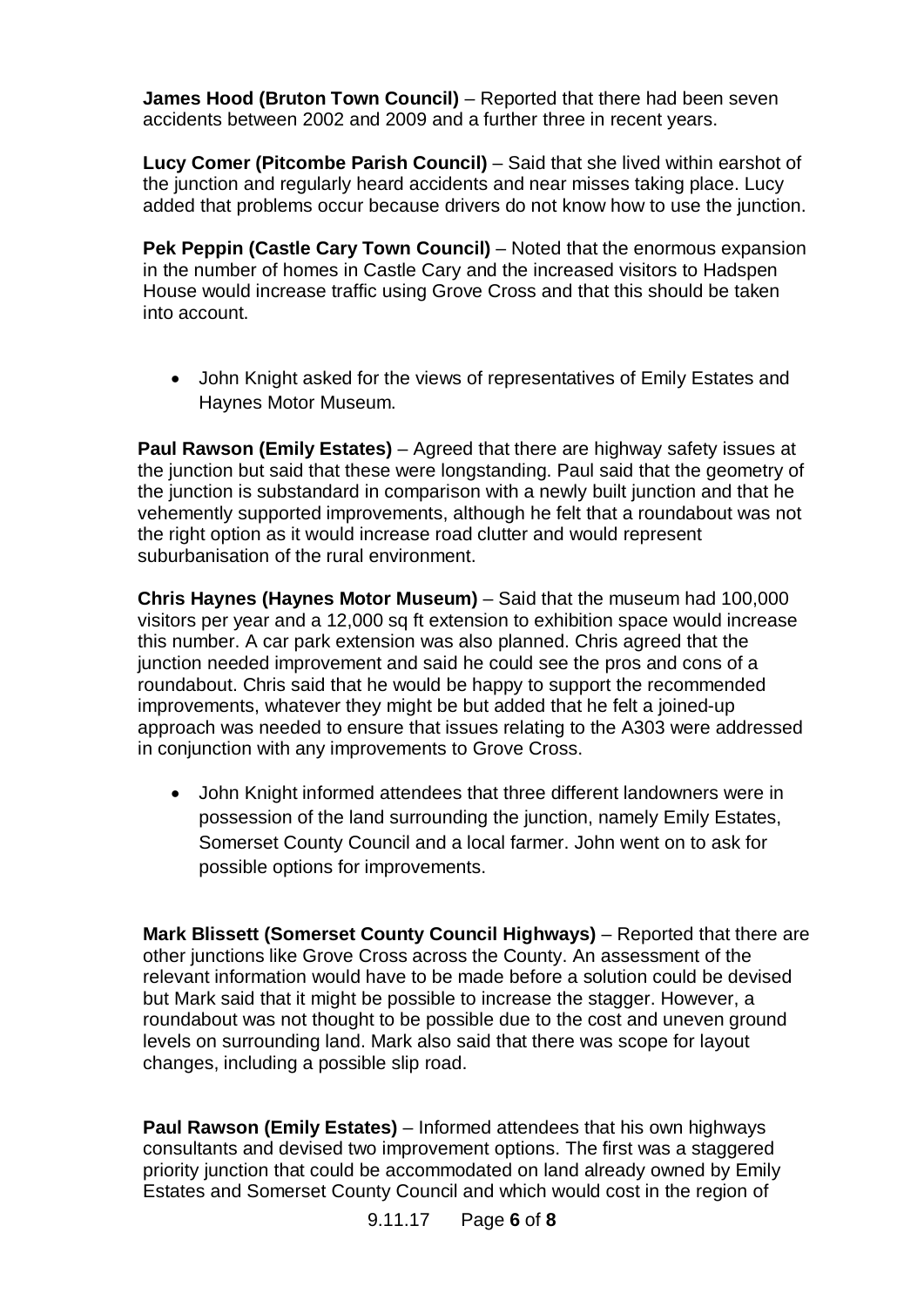£650,000 – £700,000. The second was a roundabout which would cost in the region of £950,000 to £1million. Paul shared plans for both of the schemes mentioned.

Paul asked what plans the County Council had for the junction when it purchased additional land adjacent to the road several years ago. **Mark Blissett** said that no real plans were ever made.

**Paul Williams (Shepton Montague Parish Council)** – Agreed that a staggered junction was the best solution.

**Les Cheesman (North Cadbury and Yarlington Parish Council)** – Asked if Emily Estates could have the surrounding land levelled. **Paul Rawson** said that Emily Estates would help in any way they could, including offering additional pockets of Emily Estates land if they were needed. Paul added that his objective was to avoid the installation of a roundabout.

**Lucy Comer (Pitcombe Parish Council)** – Said that Hadspen Quarry could provide excess stone if it was needed to help level the land.

**Pek Peppin (Castle Cary Town Council)** – Noted that a gibbet used to stand on the junction. **Mark Blissett** confirmed that County Highways would be responsible for any archaeological issues.

**Anna Groskop (County Councillor)** – Said she regarded the need for a change to the junction to be urgent and supported action for improvements. Increases to traffic at the junction were substantial and the additional increases from Haynes Motor Museum and Emily Estates should be taken into account. Anna informed attendees that she was able to submit two Small Improvement Scheme (SIS) projects each year and that local funding contributions would bring schemes forward more quickly. Plans for improvements to Grove Cross would not be ready to submit as an SIS for approximately six months and the approximate cost of a staggered junction would be in the region of £250,000. Anna said that she had already submitted two SIS projects for the November 2017 deadline.

**Anna requested that all attendees wrote a letter of support for improvements to Grove Cross with details of any financial contributions that might be forthcoming from each stakeholder. The Clerk was instructed to draft a standard letter that could be shared with all attendees and to supply the contact details of the required recipient(s).**

#### **(Action Parish Clerk)**

Anna went on to say that it would take approximately five years to see the projects conclusion but that local support and funding would speed up the process.

**PC Sara Stephenson (Avon and Somerset Police)** – Said that the Police would support a new staggered junction and that she like the idea of left and right filter lanes.

**Kerry Jones (Somerset County Council Highways)** – Informed attendees that each SIS was limited to approximately £100,000 so financial support from the community would be required.

**Anna Groskop (County Councillor)** – Said that funding might be available from the Local Improvement Programme.